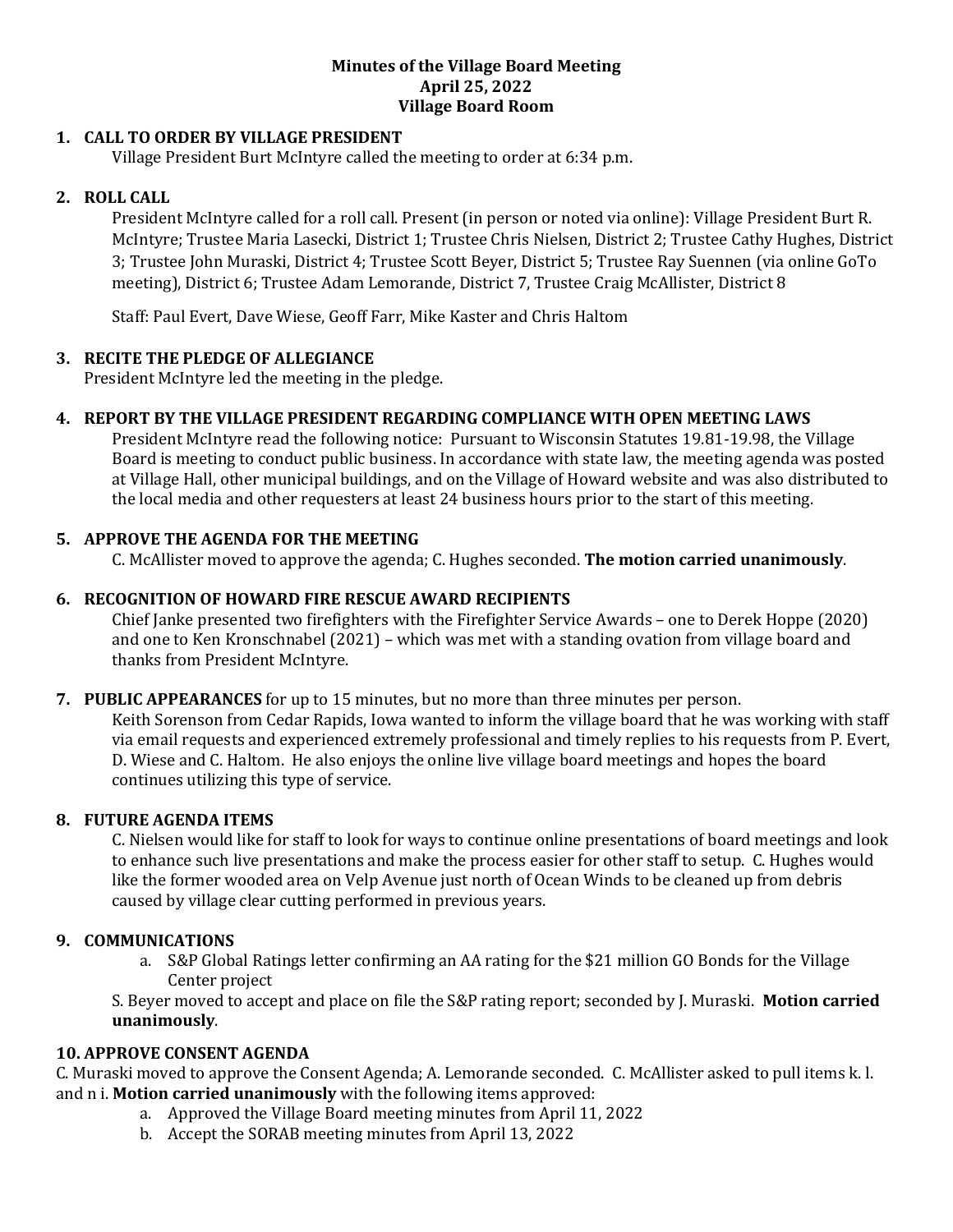# **Village Board Meeting Agenda, April 25, 2022** Page 2 of 3

- c. Accept the Plan Commission meeting minutes from April 18, 2022
- d. Municipal Invoices totaling \$642,666.04, check numbers 074224-074297
- e. Approved the Operator Licenses for the following individuals:
	- i. Cory F. Hermsen
	- ii. Deanna J. Kramer
	- iii. Catherine S. Mills
	- iv. Alexander Rojas
	- v. Terri L. Wilinski

| f.                                                                                           | Approved the following renewal 2022-2023 Class A beer license applications:                               |                                 |
|----------------------------------------------------------------------------------------------|-----------------------------------------------------------------------------------------------------------|---------------------------------|
|                                                                                              | Fleet Farm Group, 213 N Taylor St.                                                                        | Pamela Jean Call-Agent          |
|                                                                                              | Fleet Farm Group, 201 N Taylor St.                                                                        | Pamela Jean Call-Agent          |
| g.                                                                                           | Approved the following renewal 2022-2023 Class A beer and liquor license applications:                    |                                 |
|                                                                                              | CW Enterprises d/b/a Maplewood Shell, 4720 Milltown Rd.                                                   | Hugh Swanson-Agent              |
|                                                                                              | Kwik Trip #725, 399 Cardinal Lane                                                                         | Susan Fuller - Agent            |
|                                                                                              | True North Energy, d/b/a /True North #821, 1575 Lineville Rd.                                             | Daniel J. Pamperin-Agent        |
|                                                                                              | Varsha d/b/a Express Pantry, 2522 Glendale Ave.                                                           | Varsha B.Patel-Agent            |
|                                                                                              | Velp Avenue Shell d/b/a Bay Port Shell, 2401 Velp Ave.                                                    | Zachary Clark-Agent             |
|                                                                                              | Walgreen's #06569, 464 Cardinal Lane                                                                      | Andy S. Hartman-Agent           |
|                                                                                              | Wisconsin CVS Pharmacy LLC, 2400 Velp Ave.                                                                | Rebecca Van Lanen - Agent       |
| Approved the following renewal 2022-2023 Class B beer license applications:<br>h.            |                                                                                                           |                                 |
|                                                                                              | DCSA Clubhouse, 775 Riverview Dr.                                                                         | Wayne Gilson-Agent              |
| Approved the following renewal 2022-2023 Class B beer and liquor license applications:<br>i. |                                                                                                           |                                 |
|                                                                                              | Anduzzi's of Howard d/b/a Anduzzi's Sports Club, 2555 Lineville Rd. Anthony Szymanski Agent               |                                 |
|                                                                                              | Avenue Bar, 1745 Velp Ave.                                                                                | Steven J VanStraten-Agent       |
|                                                                                              | CB's Tap, 1674 Velp Ave.                                                                                  | Harold J. Heuvelmans            |
|                                                                                              | Narrow Bridge Brewhouse, 2840 Shawano Ave.                                                                | Scott Vann-Agent                |
|                                                                                              | Olde 41, 1966 Velp Ave.                                                                                   | Lynn J. Vandervest-Agent        |
|                                                                                              | Red Lantern Food and Spirits, 1642 Velp Ave.                                                              | Carl William Schuelke-Agent     |
|                                                                                              | Rock Garden, 1951 Bond St.                                                                                | Aaron A.Wolf Agent              |
|                                                                                              | Symba's Bar and Grill, 2334 Velp Ave.                                                                     | <b>Ben Symes Agent</b>          |
|                                                                                              | TSL Rocks Inc d/b/a Timsan's Japanese Steakhouse,                                                         |                                 |
|                                                                                              | 1773 B Cardinal Lane                                                                                      | <b>Timothy Scott Long-Agent</b> |
| j.                                                                                           | Approved the following renewal 2022-2023 Nightclub License applications:                                  |                                 |
|                                                                                              | i. Anduzzi's of Howard, 2555 Lineville Road                                                               | Anthony Szymanski - Agent       |
|                                                                                              | Narrow Bridge Brewhouse, 2840 Shawano Ave.<br>ii.                                                         | Scott Vann - Agent              |
|                                                                                              | iii. Rock Garden, 1951 Bond St.                                                                           | Aaron A. Wolf - Agent           |
|                                                                                              | m. Approved Construction Change Order #1 to MCC Inc. for the Village Center 2 <sup>nd</sup> Addition road |                                 |
|                                                                                              |                                                                                                           |                                 |

contract involving \$3,380.00 increase

- n. The following PLAN COMMISSION ITEMS were approved:
	- i. The Preliminary Plat of Rouse Pointe, 1500 Greenfield Ave., VH-16-1 and VH-15
	- ii. The request for Preliminary Planned Development (PDD) for mini storage at 1642 Velp Ave., VH-555

C. McAllister inquired about both items below making inquiry about the change orders as he was not able to reach M. Kaster prior to the meeting. His concerns were answered so he moved to approve these items; seconded by J. Muraski. **Motion carried unanimously** to approve the following**.**

- k. Approved Construction Change Order #6 to MCC Inc. for the Regional Pond construction project involving a \$31,225.12 increase
- l. Approved Construction Change Order #1 to PTS Contractors Inc. for the Marley Street utilities project involving an \$70,243.71 decrease